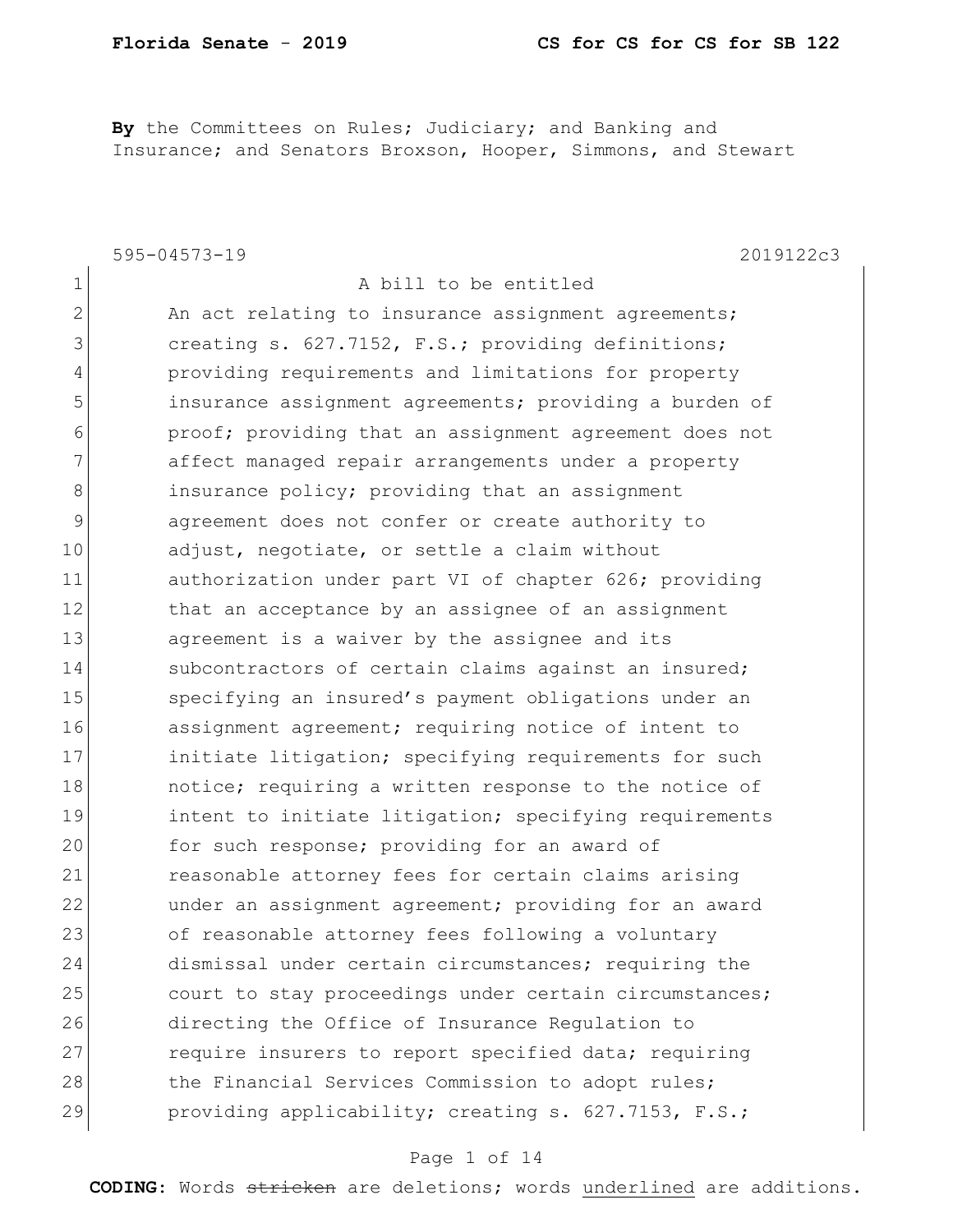|    | 595-04573-19<br>2019122c3                                        |
|----|------------------------------------------------------------------|
| 30 | defining the term "assignment agreement"; authorizing            |
| 31 | insurers to make available property insurance policies           |
| 32 | restricting the assignment of post-loss benefits under           |
| 33 | certain conditions; requiring annual notice of                   |
| 34 | coverage options; requiring a written or electronic              |
| 35 | waiver under certain circumstances; requiring the                |
| 36 | office to approve a waiver form; providing                       |
| 37 | applicability; amending s. 627.422, F.S.; providing              |
| 38 | that residential or commercial property insurance                |
| 39 | policies may not prohibit the assignment of post-lost            |
| 40 | benefits; providing an exception; prohibiting Citizens           |
| 41 | Property Insurance Corporation from implementing rate            |
| 42 | changes for certain policies; providing an exception;            |
| 43 | requiring certain rate filings to include specified              |
| 44 | information; requiring the corporation to inform                 |
| 45 | policyholders of certain information; providing                  |
| 46 | severability; providing an effective date.                       |
| 47 |                                                                  |
| 48 | Be It Enacted by the Legislature of the State of Florida:        |
| 49 |                                                                  |
| 50 | Section 1. Section 627.7152, Florida Statutes, is created        |
| 51 | to read:                                                         |
| 52 | 627.7152 Assignment agreements.-                                 |
| 53 | (1) As used in this section, the term:                           |
| 54 | (a) "Assignee" means a person who is assigned post-loss          |
| 55 | benefits through an assignment agreement.                        |
| 56 | (b) "Assignment agreement" means any instrument by which         |
| 57 | post-loss benefits under a residential property insurance policy |
| 58 | or commercial property insurance policy, as that term is defined |

## Page 2 of 14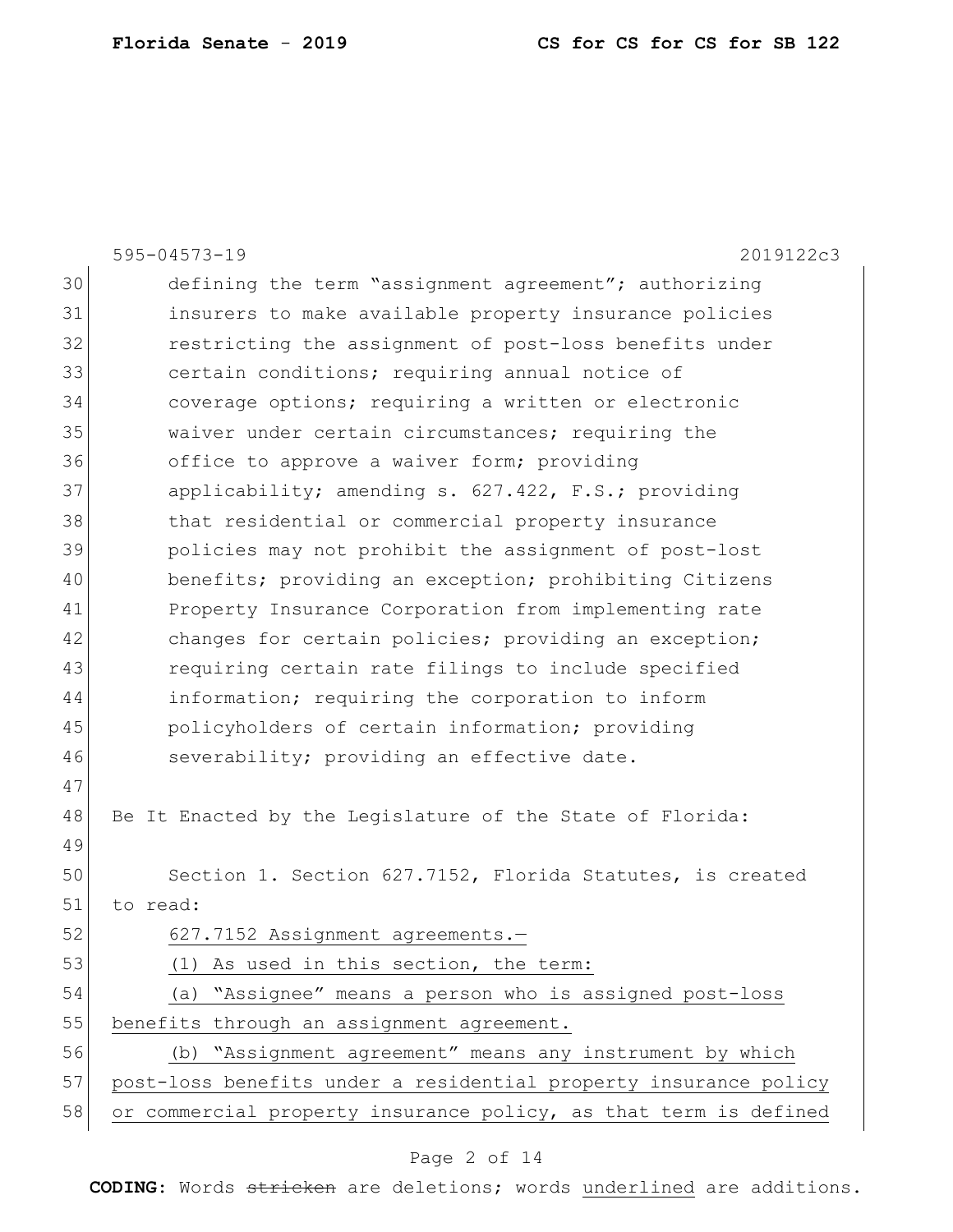|    | 2019122c3<br>$595 - 04573 - 19$                                  |
|----|------------------------------------------------------------------|
| 59 | in s. 627.0625(1), are assigned or transferred, or acquired in   |
| 60 | any manner, in whole or in part, to or from a person providing   |
| 61 | services to protect, repair, restore, or replace property or to  |
| 62 | mitigate against further damage to the property.                 |
| 63 | (c) "Assignor" means a person who assigns post-loss              |
| 64 | benefits under a residential property insurance policy or        |
| 65 | commercial property insurance policy to another person through   |
| 66 | an assignment agreement.                                         |
| 67 | (d) "Disputed amount" means the difference between the           |
| 68 | assignee's presuit settlement demand and the insurer's presuit   |
| 69 | settlement offer.                                                |
| 70 | (e) "Judgment obtained" means damages recovered, if any,         |
| 71 | but does not include any amount awarded for attorney fees,       |
| 72 | costs, or interest.                                              |
| 73 | (f) "Presuit settlement demand" means the demand made by         |
| 74 | the assignee in the written notice of intent to initiate         |
| 75 | litigation as required by paragraph (9) (a).                     |
| 76 | (g) "Presuit settlement offer" means the offer made by the       |
| 77 | insurer in its written response to the notice of intent to       |
| 78 | initiate litigation as required by paragraph (9)(b).             |
| 79 | (2) (a) An assignment agreement must:                            |
| 80 | 1. Be in writing and executed by and between the assignor        |
| 81 | and the assignee                                                 |
| 82 | 2. Contain a provision that allows the assignor to rescind       |
| 83 | the assignment agreement without a penalty or fee by submitting  |
| 84 | a written notice of rescission signed by the assignor to the     |
| 85 | assignee within 14 days after the execution of the agreement, at |
| 86 | least 30 days after the date work on the property is scheduled   |
| 87 | to commence if the assignee has not substantially performed, or  |
|    |                                                                  |

## Page 3 of 14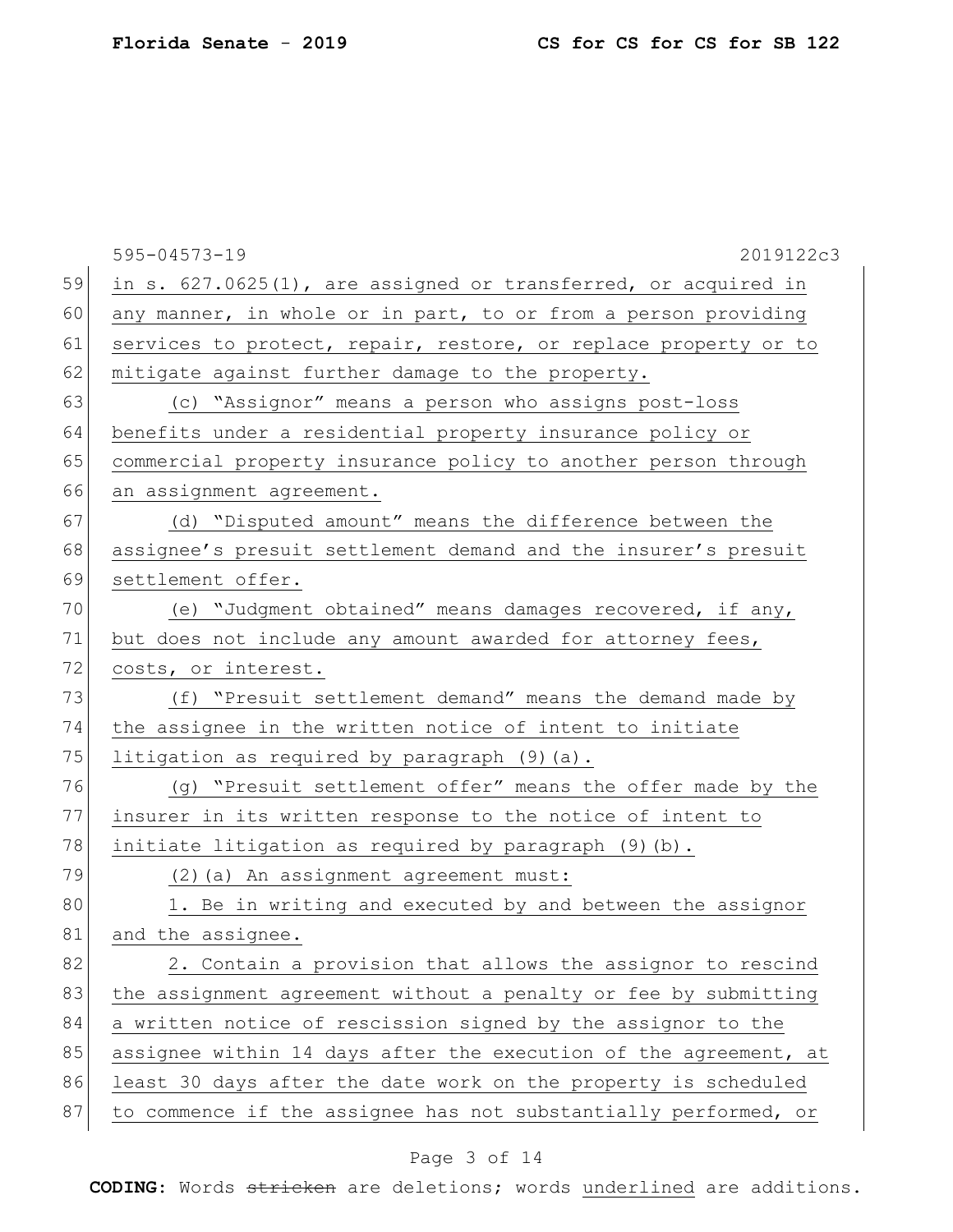|     | $595 - 04573 - 19$<br>2019122c3                                  |
|-----|------------------------------------------------------------------|
| 88  | at least 30 days after the execution of the agreement if the     |
| 89  | agreement does not contain a commencement date and the assignee  |
| 90  | has not begun substantial work on the property.                  |
| 91  | 3. Contain a provision requiring the assignee to provide a       |
| 92  | copy of the executed assignment agreement to the insurer within  |
| 93  | 3 business days after the date on which the assignment agreement |
| 94  | is executed or the date on which work begins, whichever is       |
| 95  | earlier. Delivery of the copy of the assignment agreement to the |
| 96  | insurer may be made:                                             |
| 97  | a. By personal service, overnight delivery, or electronic        |
| 98  | transmission, with evidence of delivery in the form of a receipt |
| 99  | or other paper or electronic acknowledgement by the insurer; or  |
| 100 | b. To the location designated for receipt of such                |
| 101 | agreements as specified in the policy.                           |
| 102 | 4. Contain a written, itemized, per-unit cost estimate of        |
| 103 | the services to be performed by the assignee.                    |
| 104 | 5. Relate only to work to be performed by the assignee for       |
| 105 | services to protect, repair, restore, or replace a dwelling or   |
| 106 | structure or to mitigate against further damage to such          |
| 107 | property.                                                        |
| 108 | 6. Contain the following notice in 18-point uppercase and        |
| 109 | boldfaced type:                                                  |
| 110 |                                                                  |
| 111 | YOU ARE AGREEING TO GIVE UP CERTAIN RIGHTS YOU HAVE UNDER YOUR   |
| 112 | INSURANCE POLICY TO A THIRD PARTY, WHICH MAY RESULT IN           |
| 113 | LITIGATION AGAINST YOUR INSURER. PLEASE READ AND UNDERSTAND THIS |
| 114 | DOCUMENT BEFORE SIGNING IT. YOU HAVE THE RIGHT TO CANCEL THIS    |
| 115 | AGREEMENT WITHOUT PENALTY WITHIN 14 DAYS AFTER THE DATE THIS     |
| 116 | AGREEMENT IS EXECUTED, AT LEAST 30 DAYS AFTER THE DATE WORK ON   |

## Page 4 of 14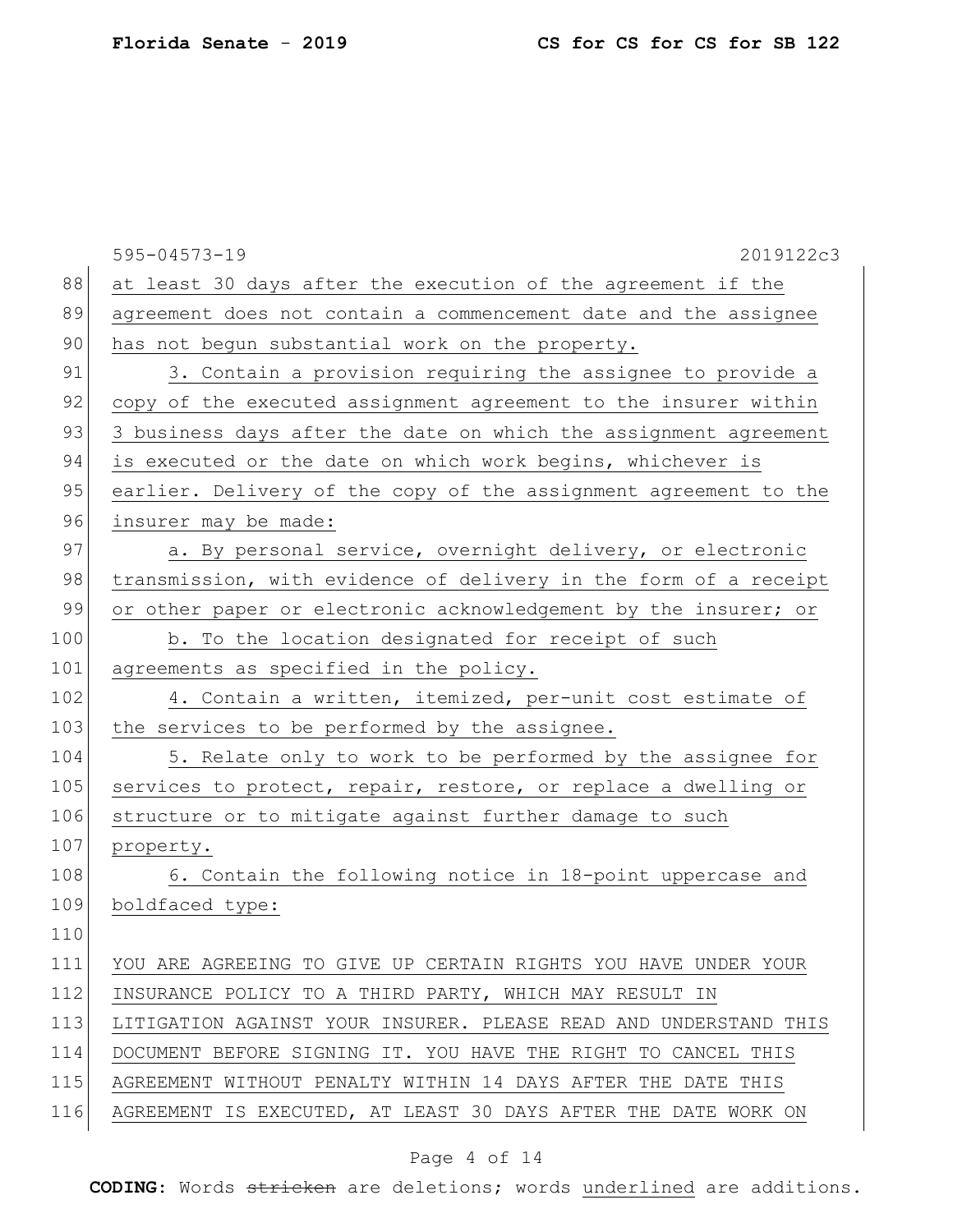|     | 595-04573-19<br>2019122c3                                        |
|-----|------------------------------------------------------------------|
| 117 | THE PROPERTY IS SCHEDULED TO COMMENCE IF THE ASSIGNEE HAS NOT    |
| 118 | SUBSTANTIALLY PERFORMED, OR AT LEAST 30 DAYS AFTER THE EXECUTION |
| 119 | OF THE AGREEMENT IF THE AGREEMENT DOES NOT CONTAIN A             |
| 120 | COMMENCEMENT DATE AND THE ASSIGNEE HAS NOT BEGUN SUBSTANTIAL     |
| 121 | WORK ON THE PROPERTY. HOWEVER, YOU ARE OBLIGATED FOR PAYMENT OF  |
| 122 | ANY CONTRACTED WORK PERFORMED BEFORE THE AGREEMENT IS RESCINDED. |
| 123 | THIS AGREEMENT DOES NOT CHANGE YOUR OBLIGATION TO PERFORM THE    |
| 124 | DUTIES REQUIRED UNDER YOUR PROPERTY INSURANCE POLICY.            |
| 125 |                                                                  |
| 126 | 7. Contain a provision requiring the assignee to indemnify       |
| 127 | and hold harmless the assignor from all liabilities, damages,    |
| 128 | losses, and costs, including, but not limited to, attorney fees, |
| 129 | should the policy subject to the assignment agreement prohibit,  |
| 130 | in whole or in part, the assignment of benefits.                 |
| 131 | (b) An assignment agreement may not contain:                     |
| 132 | 1. A penalty or fee for rescission under subparagraph            |
| 133 | (a) 2.;                                                          |
| 134 | 2. A check or mortgage processing fee;                           |
| 135 | 3. A penalty or fee for cancellation of the agreement; or        |
| 136 | 4. An administrative fee.                                        |
| 137 | (c) If an assignor acts under an urgent or emergency             |
| 138 | circumstance to protect property from damage and executes an     |
| 139 | assignment agreement to protect, repair, restore, or replace     |
| 140 | property or to mitigate against further damage to the property,  |
| 141 | an assignee may not receive an assignment of post-loss benefits  |
| 142 | under a residential property insurance policy in excess of the   |
| 143 | greater of \$3,000 or 1 percent of the Coverage A limit under    |
| 144 | such policy. For purposes of this paragraph, the term "urgent or |
| 145 | emergency circumstance" means a situation in which a loss to     |

## Page 5 of 14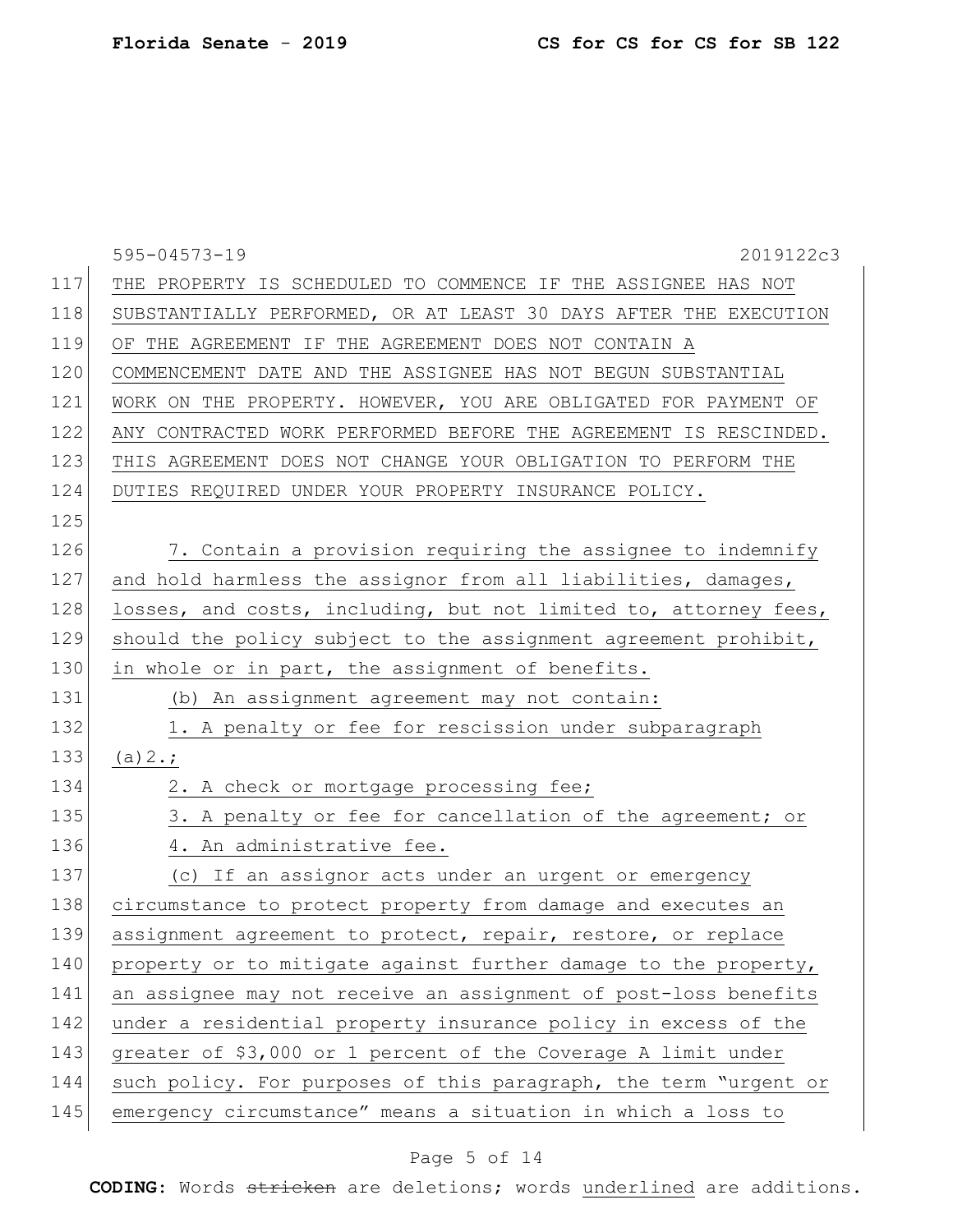|     | $595 - 04573 - 19$<br>2019122c3                                 |
|-----|-----------------------------------------------------------------|
| 146 | property, if not addressed immediately, will result in          |
| 147 | additional damage until measures are completed to prevent such  |
| 148 | damage.                                                         |
| 149 | (d) An assignment agreement that does not comply with this      |
| 150 | subsection is invalid and unenforceable.                        |
| 151 | (3) In a claim arising under an assignment agreement, an        |
| 152 | assignee has the burden to demonstrate that the insurer is not  |
| 153 | prejudiced by the assignee's failure to:                        |
| 154 | (a) Maintain records of all services provided under the         |
| 155 | assignment agreement.                                           |
| 156 | (b) Cooperate with the insurer in the claim investigation.      |
| 157 | (c) Provide the insurer with requested records and              |
| 158 | documents related to the services provided, and permit the      |
| 159 | insurer to make copies of such records and documents.           |
| 160 | (d) Deliver a copy of the executed assignment agreement to      |
| 161 | the insurer within 3 business days after executing the          |
| 162 | assignment agreement or work has begun, whichever is earlier.   |
| 163 | (4) An assignee:                                                |
| 164 | (a) Must provide the assignor with accurate and up-to-date      |
| 165 | revised estimates of the scope of work to be performed as       |
| 166 | supplemental or additional repairs are required.                |
| 167 | (b) Must perform the work in accordance with accepted           |
| 168 | industry standards.                                             |
| 169 | (c) May not seek payment from the assignor exceeding the        |
| 170 | applicable deductible under the policy unless the assignor has  |
| 171 | chosen to have additional work performed at the assignor's own  |
| 172 | expense.                                                        |
| 173 | (d) Must, as a condition precedent to filing suit under the     |
| 174 | policy, and, if required by the insurer, submit to examinations |
|     |                                                                 |

## Page 6 of 14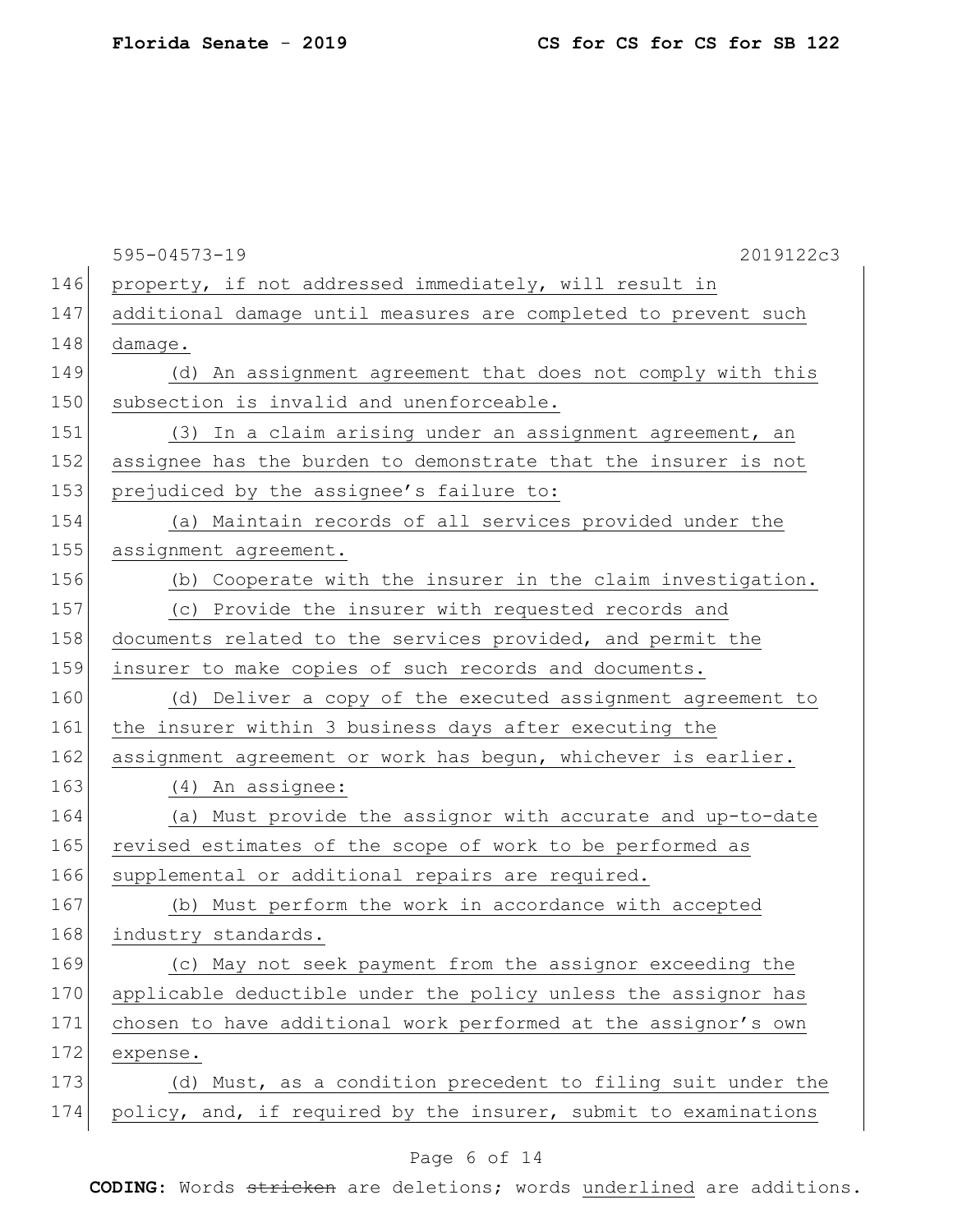|     | $595 - 04573 - 19$<br>2019122c3                                  |
|-----|------------------------------------------------------------------|
| 175 | under oath and recorded statements conducted by the insurer or   |
| 176 | the insurer's representative that are reasonably necessary,      |
| 177 | based on the scope of the work and the complexity of the claim,  |
| 178 | which examinations and recorded statements must be limited to    |
| 179 | matters related to the services provided, the cost of the        |
| 180 | services, and the assignment agreement.                          |
| 181 | (e) Must, as a condition precedent to filing suit under the      |
| 182 | policy, and, if required by the insurer, participate in          |
| 183 | appraisal or other alternative dispute resolution methods in     |
| 184 | accordance with the terms of the policy.                         |
| 185 | (5) An assignment agreement and this section do not modify       |
| 186 | or eliminate any term, condition, or defense relating to any     |
| 187 | managed repair arrangement provided in the policy.               |
| 188 | (6) An assignment agreement does not transfer or create any      |
| 189 | authority to adjust, negotiate, or settle any portion of a claim |
| 190 | to a person or entity not authorized to adjust, negotiate, or    |
| 191 | settle a claim on behalf of an assignor or a claimant under part |
| 192 | VI of chapter 626.                                               |
| 193 | (7) (a) Notwithstanding any other provision of law, and          |
| 194 | except as provided in paragraph (b), acceptance by an assignee   |
| 195 | of an assignment agreement is a waiver by the assignee and its   |
| 196 | subcontractors of claims against a named insured for payments    |
| 197 | arising from the assignment agreement. The assignee and its      |
| 198 | subcontractors may not collect or attempt to collect money from  |
| 199 | an insured, maintain any action at law against an insured, claim |
| 200 | a lien on the real property of an insured, or report an insured  |
| 201 | to a credit agency for payments arising from the assignment      |
| 202 | agreement. Such waiver remains in effect after the assignment    |
| 203 | agreement is rescinded by the assignor or after a determination  |

## Page 7 of 14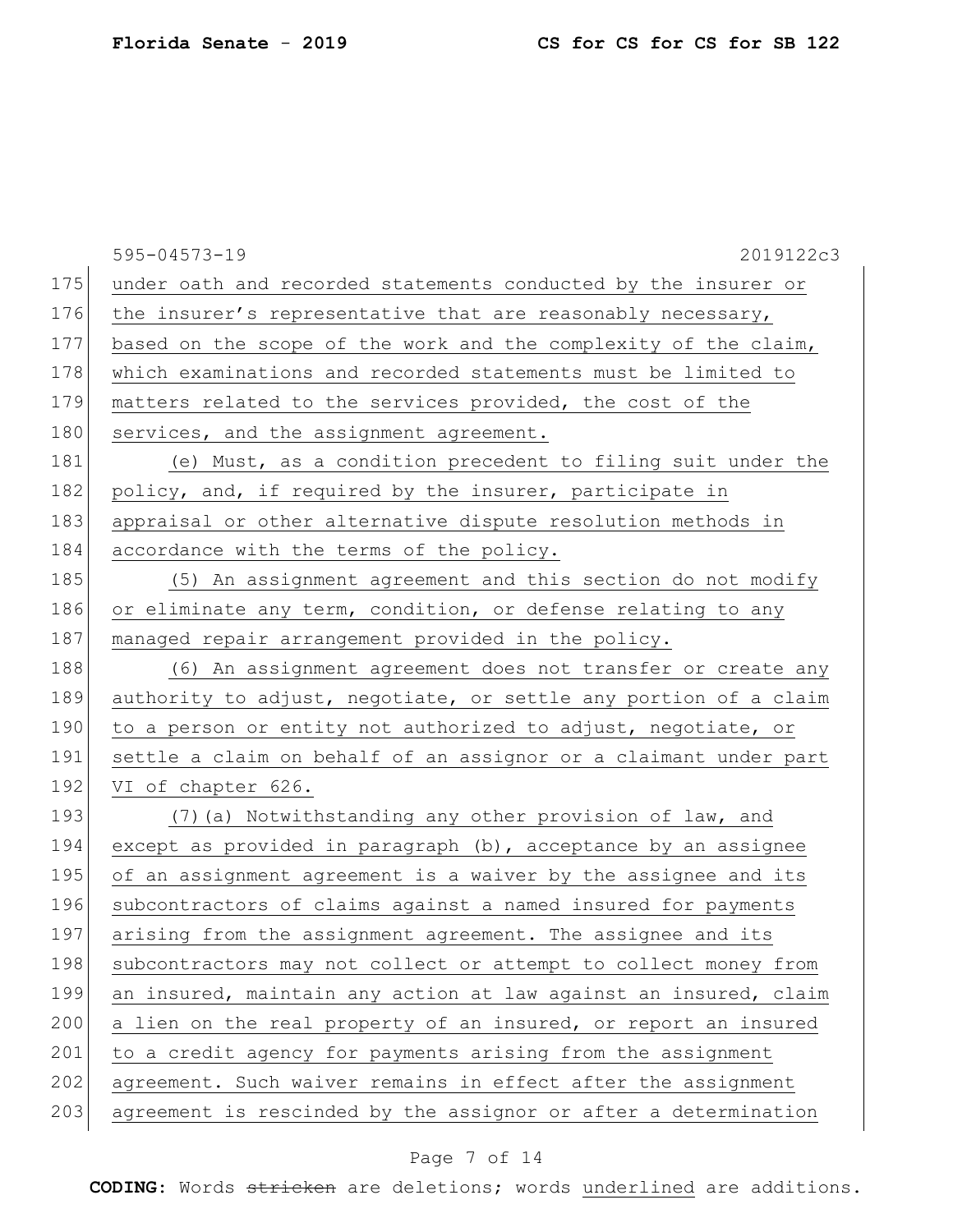|     | 595-04573-19<br>2019122c3                                        |
|-----|------------------------------------------------------------------|
| 204 | that the assignment agreement is invalid.                        |
| 205 | (b) A named insured is responsible for the payment of all        |
| 206 | of the following:                                                |
| 207 | 1. Any deductible amount due under the policy.                   |
| 208 | 2. Any betterment ordered and performed that is approved by      |
| 209 | the named insured.                                               |
| 210 | 3. Any contracted work performed before the assignment           |
| 211 | agreement is rescinded.                                          |
| 212 | (8) The assignee shall indemnify and hold harmless the           |
| 213 | assignor from all liabilities, damages, losses, and costs,       |
| 214 | including, but not limited to, attorney fees, should the policy  |
| 215 | subject to the assignment agreement prohibit, in whole or in     |
| 216 | part, the assignment of benefits.                                |
| 217 | (9) (a) An assignee must provide the named insured, insurer,     |
| 218 | and the assignor, if not the named insured, with a written       |
| 219 | notice of intent to initiate litigation before filing suit under |
| 220 | the policy. Such notice must be served by certified mail, return |
| 221 | receipt requested, or electronic delivery at least 10 business   |
| 222 | days before filing suit, but may not be served before the        |
| 223 | insurer has made a determination of coverage under s. 627.70131. |
| 224 | The notice must specify the damages in dispute, the amount       |
| 225 | claimed, and a presuit settlement demand. Concurrent with the    |
| 226 | notice, and as a precondition to filing suit, the assignee must  |
| 227 | provide the named insured, insurer, and the assignor, if not the |
| 228 | named insured, a detailed written invoice or estimate of         |
| 229 | services, including itemized information on equipment,           |
| 230 | materials, and supplies; the number of labor hours; and, in the  |
| 231 | case of work performed, proof that the work has been performed   |
| 232 | in accordance with accepted industry standards.                  |
|     |                                                                  |

## Page 8 of 14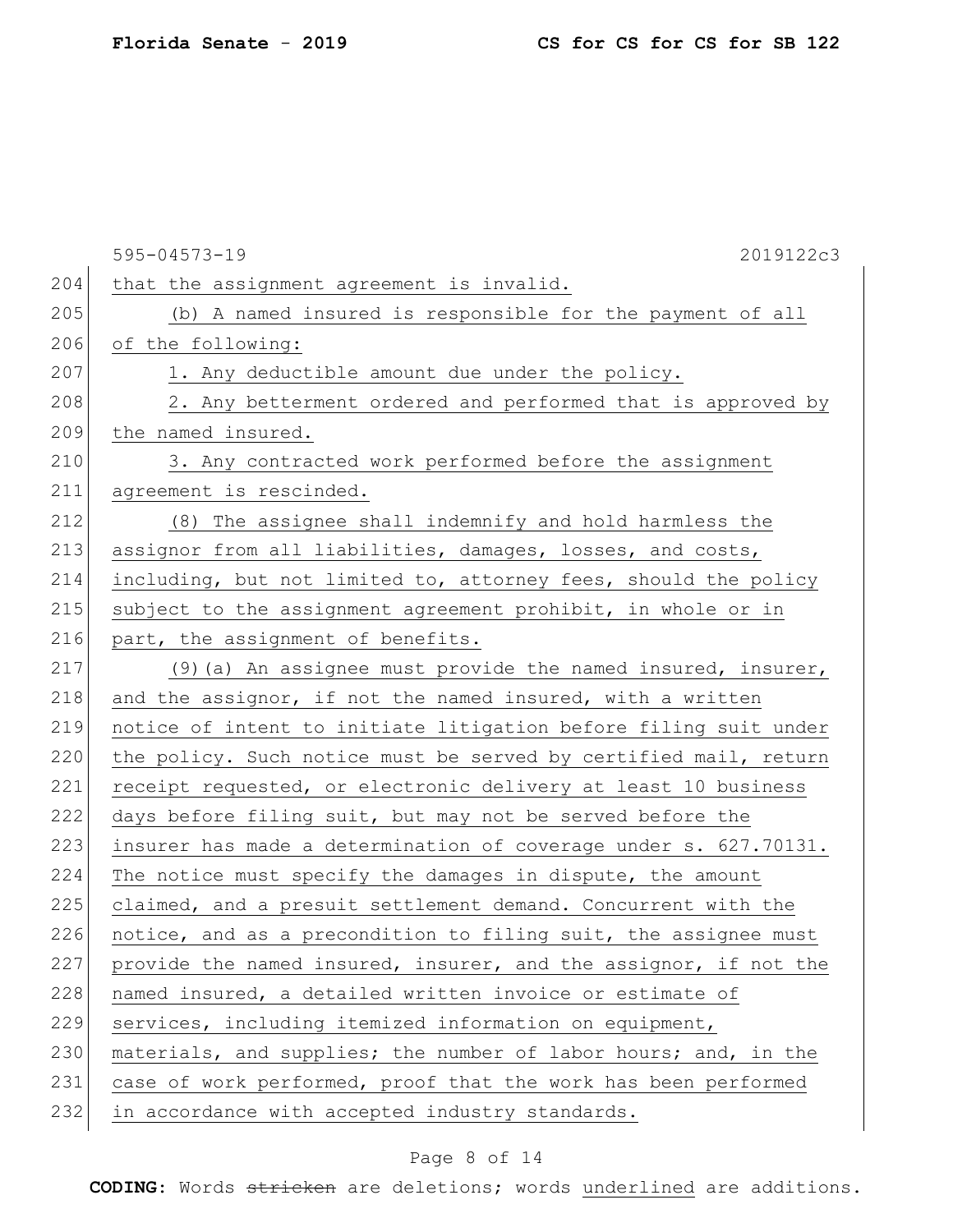|     | 595-04573-19<br>2019122c3                                        |
|-----|------------------------------------------------------------------|
| 233 | (b) An insurer must respond in writing to the notice within      |
| 234 | 10 business days after receiving the notice specified in         |
| 235 | paragraph (a) by making a presuit settlement offer or requiring  |
| 236 | the assignee to participate in appraisal or other method of      |
| 237 | alternative dispute resolution under the policy. An insurer must |
| 238 | have a procedure for the prompt investigation, review, and       |
| 239 | evaluation of the dispute stated in the notice and must          |
| 240 | investigate each claim contained in the notice in accordance     |
| 241 | with the Florida Insurance Code.                                 |
| 242 | (10) Notwithstanding any other provision of law, in a suit       |
| 243 | related to an assignment agreement for post-loss claims arising  |
| 244 | under a residential or commercial property insurance policy,     |
| 245 | attorney fees and costs may be recovered by an assignee only     |
| 246 | under s. 57.105 and this subsection.                             |
| 247 | (a) If the difference between the judgment obtained by the       |
| 248 | assignee and the presuit settlement offer is:                    |
| 249 | 1. Less than 25 percent of the disputed amount, the insurer      |
| 250 | is entitled to an award of reasonable attorney fees.             |
| 251 | 2. At least 25 percent but less than 50 percent of the           |
| 252 | disputed amount, no party is entitled to an award of attorney    |
| 253 | fees.                                                            |
| 254 | 3. At least 50 percent of the disputed amount, the assignee      |
| 255 | is entitled to an award of reasonable attorney fees.             |
| 256 | (b) If the insurer fails to inspect the property or provide      |
| 257 | written or oral authorization for repairs within 7 calendar days |
| 258 | after the first notice of loss, the insurer waives its right to  |
| 259 | an award of attorney fees under this subsection. If the failure  |
| 260 | to inspect the property or provide written or oral authorization |
| 261 | for repairs is the result of an event for which the Governor had |

## Page 9 of 14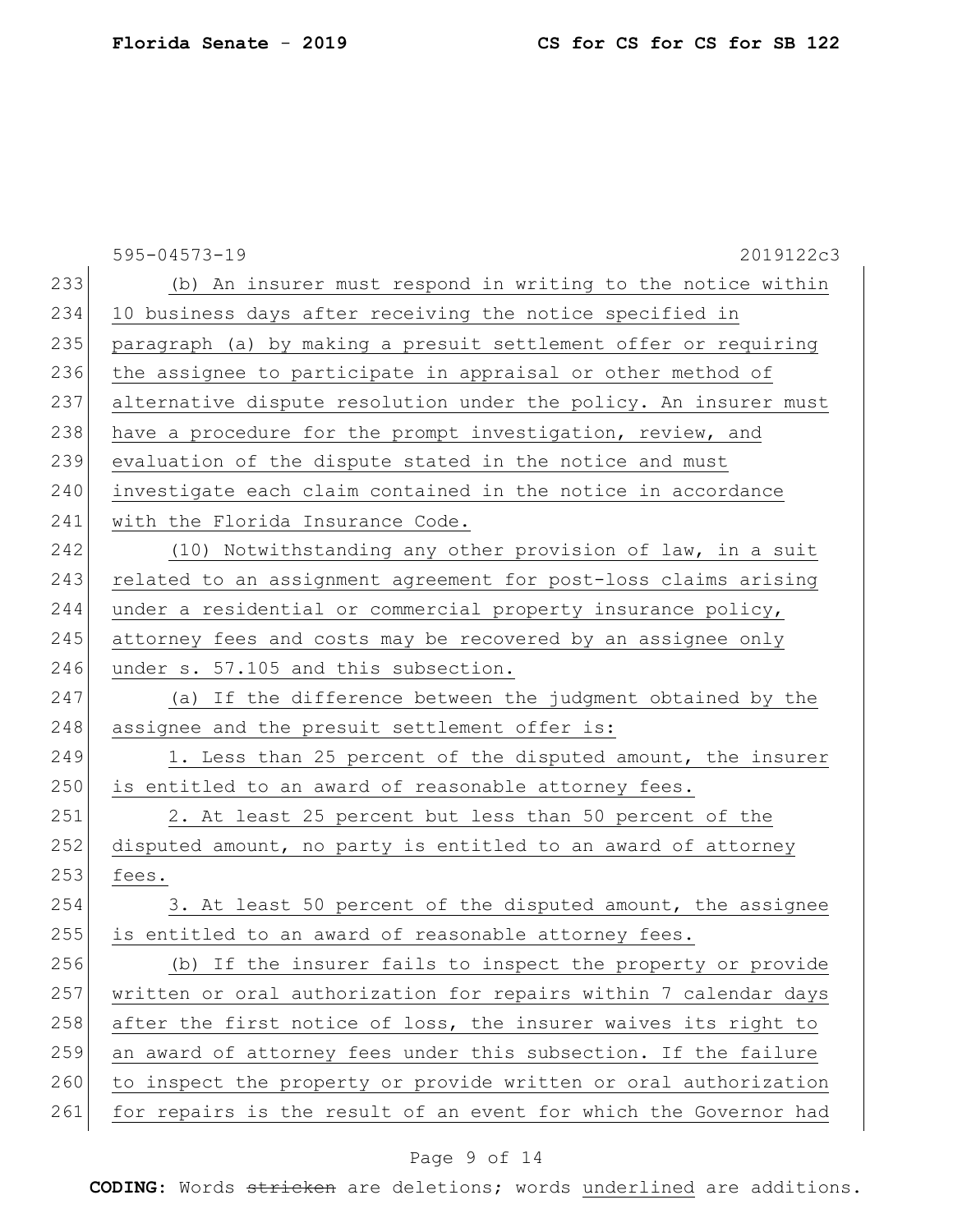|     | 595-04573-19<br>2019122c3                                        |
|-----|------------------------------------------------------------------|
| 262 | declared a state of emergency under s. 252.36, factors beyond    |
| 263 | the control of the insurer which reasonably prevented an         |
| 264 | inspection or written or oral authorization for repairs, or the  |
| 265 | named insured's failure or inability to allow an inspection of   |
| 266 | the property after a request by the insurer, the insurer does    |
| 267 | not waive its right to an award of attorney fees under this      |
| 268 | subsection.                                                      |
| 269 | (c) If an assignee commences an action in any court of this      |
| 270 | state based upon or including the same claim against the same    |
| 271 | adverse party that such assignee has previously voluntarily      |
| 272 | dismissed in a court of this state, the court may order the      |
| 273 | assignee to pay the attorney fees and costs of the adverse party |
| 274 | resulting from the action previously voluntarily dismissed. The  |
| 275 | court shall stay the proceedings in the subsequent action until  |
| 276 | the assignee has complied with the order.                        |
| 277 | (11) This section does not apply to:                             |
| 278 | (a) An assignment, transfer, or conveyance granted to a          |
| 279 | subsequent purchaser of the property with an insurable interest  |
| 280 | in the property following a loss;                                |
| 281 | (b) A power of attorney under chapter 709 that grants to a       |
| 282 | management company, family member, guardian, or similarly        |
| 283 | situated person of an insured the authority to act on behalf of  |
| 284 | an insured as it relates to a property insurance claim; or       |
| 285 | (c) Liability coverage under a property insurance policy.        |
| 286 | (12) The office shall require each insurer to report by          |
| 287 | January 30, 2022, and each year thereafter data on each          |
| 288 | residential and commercial property insurance claim paid in the  |
| 289 | prior calendar year under an assignment agreement. The Financial |
| 290 | Services Commission shall adopt by rule a list of the data       |

# Page 10 of 14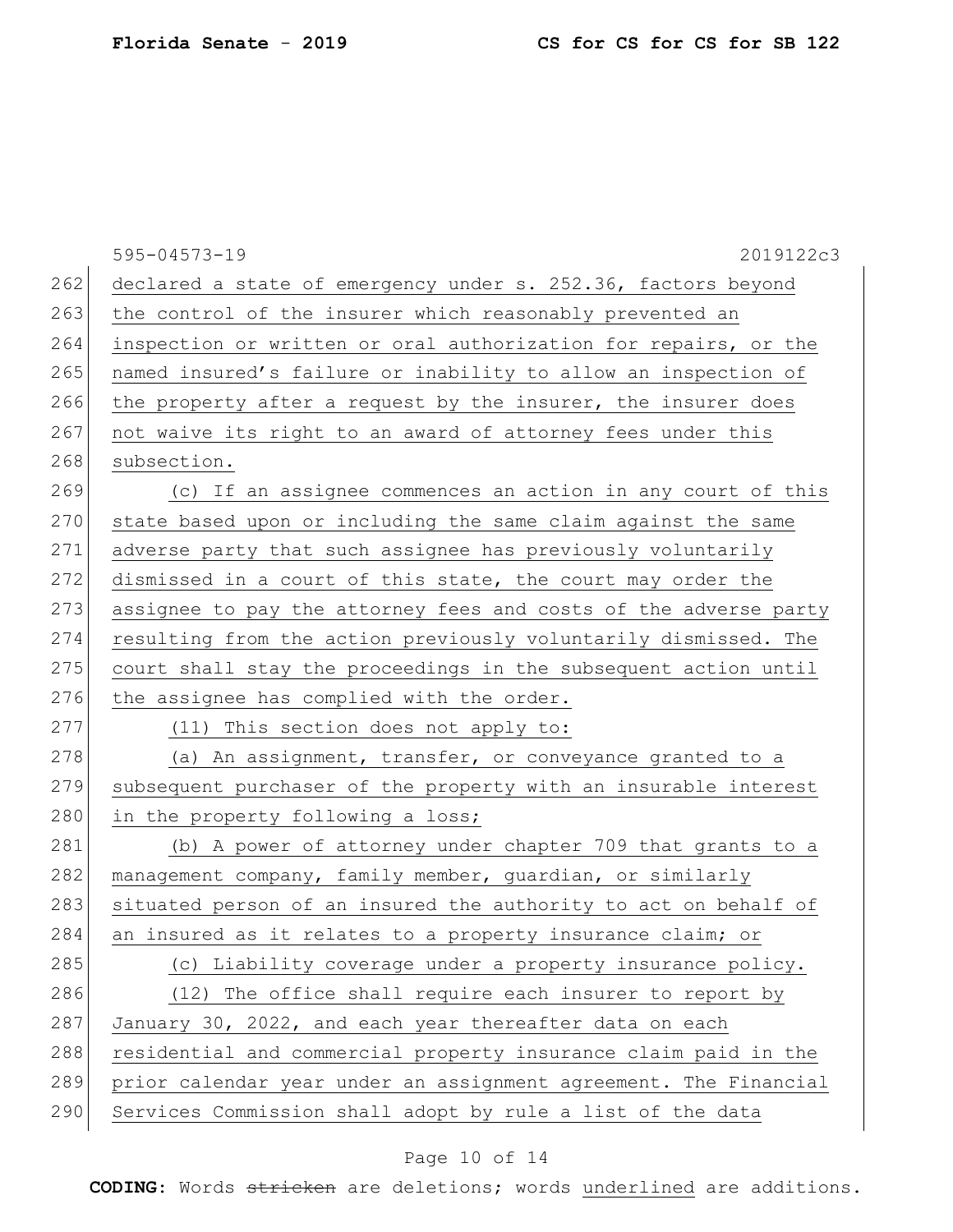|     | 595-04573-19<br>2019122c3                                       |
|-----|-----------------------------------------------------------------|
| 291 | required, which must include specific data about claims         |
| 292 | adjustment and settlement timeframes and trends, grouped by     |
| 293 | whether litigated or not litigated and by loss adjustment       |
| 294 | expenses.                                                       |
| 295 | (13) This section applies to an assignment agreement            |
| 296 | executed on or after July 1, 2019.                              |
| 297 | Section 2. Section 627.7153, Florida Statutes, is created       |
| 298 | to read:                                                        |
| 299 | 627.7153 Policies restricting assignment of post-loss           |
| 300 | benefits under a property insurance policy.-                    |
| 301 | (1) As used in this section, the term "assignment               |
| 302 | agreement" has the same meaning as provided in s. 627.7152.     |
| 303 | (2) An insurer may make available a policy that restricts       |
| 304 | in whole or in part an insured's right to execute an assignment |
| 305 | agreement only if all of the following conditions are met:      |
| 306 | (a) The insurer makes available to the insured or potential     |
| 307 | insured at the same time the same coverage under a policy that  |
| 308 | does not restrict the right to execute an assignment agreement. |
| 309 | (b) Each restricted policy is available at a lower cost         |
| 310 | than the unrestricted policy.                                   |
| 311 | (c) The policy prohibiting assignment in whole is available     |
| 312 | at a lower cost than any policy prohibiting assignment in part. |
| 313 | (d) Each restricted policy include on its face the              |
| 314 | following notice in 18-point uppercase and boldfaced type:      |
| 315 |                                                                 |
| 316 | THIS POLICY DOES NOT ALLOW THE UNRESTRICTED ASSIGNMENT OF POST- |
| 317 | LOSS INSURANCE BENEFITS. BY SELECTING THIS POLICY, YOU WAIVE    |
| 318 | YOUR RIGHT TO FREELY ASSIGN OR TRANSFER THE POST-LOSS PROPERTY  |
| 319 | INSURANCE BENEFITS AVAILABLE UNDER THIS POLICY TO A THIRD PARTY |
|     |                                                                 |

## Page 11 of 14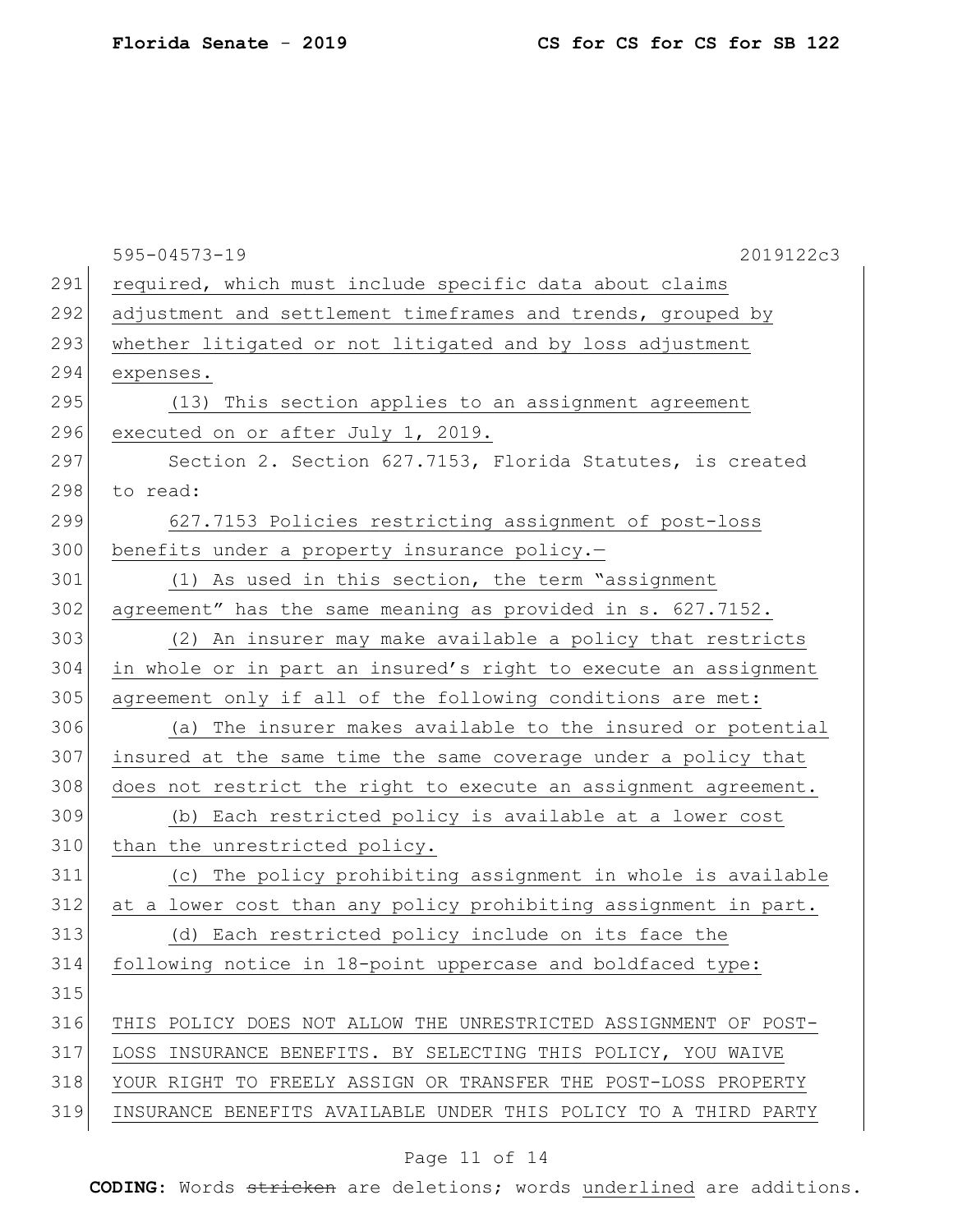|     | 595-04573-19<br>2019122c3                                        |
|-----|------------------------------------------------------------------|
| 320 | OR TO OTHERWISE FREELY ENTER INTO AN ASSIGNMENT AGREEMENT AS THE |
| 321 | TERM IS DEFINED IN SECTION 627.7152 OF THE FLORIDA STATUTES.     |
| 322 |                                                                  |
| 323 | (3) The insurer shall notify the insured at least annually       |
| 324 | of the coverage options the insurer makes available under this   |
| 325 | section. Such notice must be part of and attached to the notice  |
| 326 | of premium.                                                      |
| 327 | (4) A named insured must reject a fully assignable policy        |
| 328 | in writing or electronically. The rejection of a fully           |
| 329 | assignable policy shall be made on a form approved by the        |
| 330 | office. The form must state that the policy restricts the        |
| 331 | assignment of benefits. The heading of the form shall be in 18-  |
| 332 | point uppercase and boldfaced type and state:                    |
| 333 |                                                                  |
| 334 | YOU ARE ELECTING TO PURCHASE AN INSURANCE POLICY THAT RESTRICTS  |
| 335 | THE ASSIGNMENT OF BENEFITS UNDER THE POLICY IN WHOLE OR IN PART. |
| 336 | PLEASE READ CAREFULLY.                                           |
| 337 |                                                                  |
| 338 | (5) This section applies to a policy issued or renewed on        |
| 339 | or after July 1, 2019.                                           |
| 340 | Section 3. Section 627.422, Florida Statutes, is amended to      |
| 341 | read:                                                            |
| 342 | 627.422 Assignment of policies or post-loss benefits. - A        |
| 343 | policy may be assignable, or not assignable, as provided by its  |
| 344 | terms. Any such assignment shall entitle the insurer to deal     |
| 345 | with the assignee as the owner or pledgee of the policy in       |
| 346 | accordance with the terms of the assignment, until the insurer   |
| 347 | has received at its home office written notice of termination of |
| 348 | the assignment or pledge or written notice by or on behalf of    |

## Page 12 of 14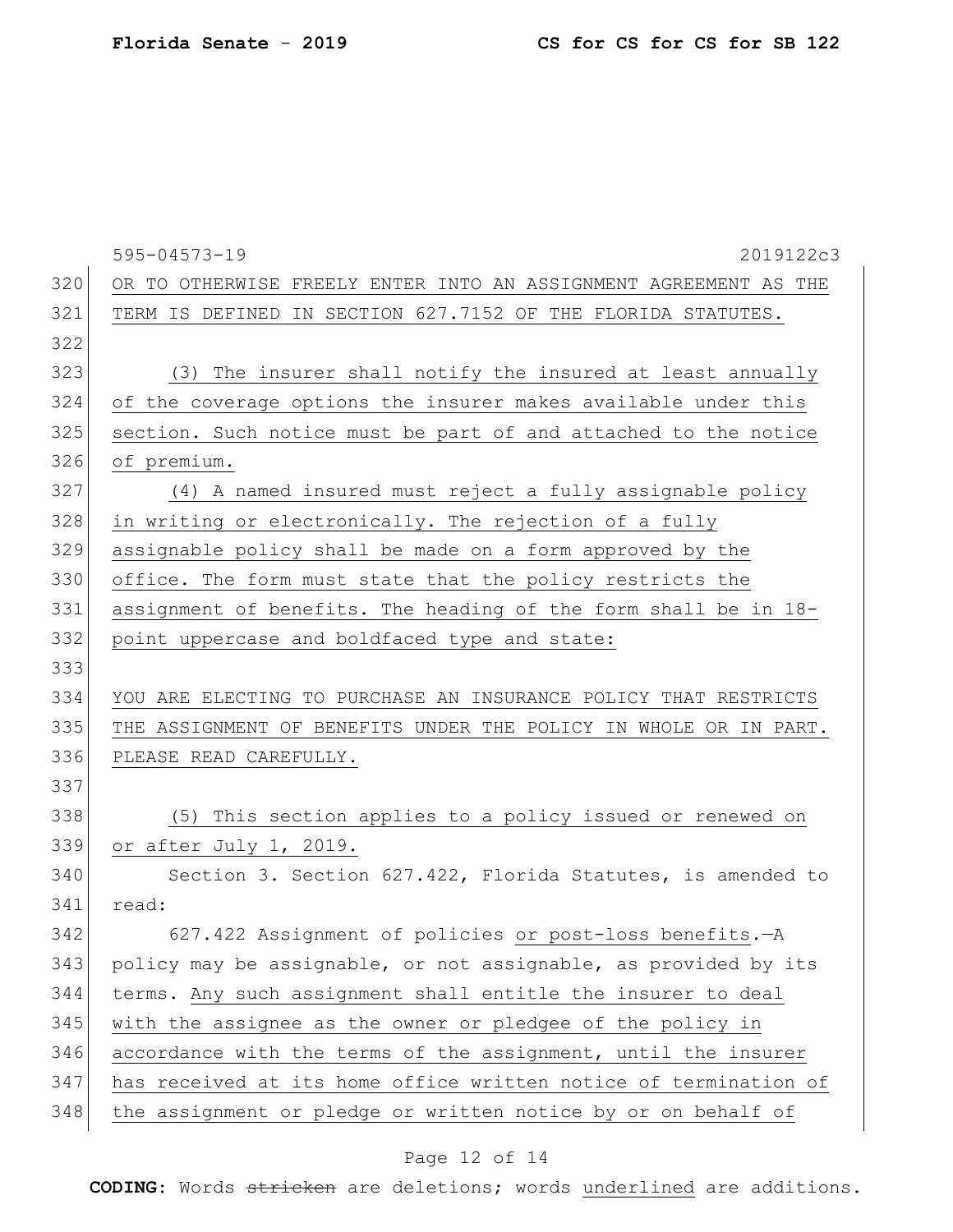|     | $595 - 04573 - 19$<br>2019122c3                                  |
|-----|------------------------------------------------------------------|
| 349 | some other person claiming some interest in the policy in        |
| 350 | conflict with the assignment.                                    |
| 351 | (1) LIFE OR HEALTH INSURANCE POLICIES. - Subject to its terms    |
| 352 | relating to assignability, any life or health insurance policy   |
| 353 | under the terms of which the beneficiary may be changed upon the |
| 354 | sole request of the policyowner may be assigned either by pledge |
| 355 | or transfer of title, by an assignment executed by the           |
| 356 | policyowner alone and delivered to the insurer, whether or not   |
| 357 | the pledgee or assignee is the insurer. Any such assignment      |
| 358 | shall entitle the insurer to deal with the assignee as the owner |
| 359 | or pledgee of the policy in accordance with the terms of the     |
| 360 | assignment, until the insurer has received at its home office    |
| 361 | written notice of termination of the assignment or pledge or     |
| 362 | written notice by or on behalf of some other person claiming     |
| 363 | some interest in the policy in conflict with the assignment.     |
| 364 | (2) POST-LOSS BENEFITS UNDER CERTAIN PROPERTY INSURANCE          |
| 365 | POLICIES.-A residential or commercial property insurance policy  |
| 366 | may not prohibit the assignment of post-loss benefits unless it  |
| 367 | complies with s. 627.7153.                                       |
| 368 | Section 4. Citizens Property Insurance Corporation may not       |
| 369 | implement rate changes in 2019 for DP-3 and HO-3 policies unless |
| 370 | the rate filing reflects projected rate savings from this act.   |
| 371 | Such rate filing must include an exhibit demonstrating the       |
| 372 | impact of this act on indicated rates for DP-3 and HO-3          |
| 373 | policies. Citizens Property Insurance Corporation shall provide  |
| 374 | policyholders with details on the projected rate savings from    |
| 375 | this act.                                                        |
| 376 | Section 5. If any provision of this act or its application       |
| 377 | to any person or circumstance is held invalid, the invalidity    |

## Page 13 of 14